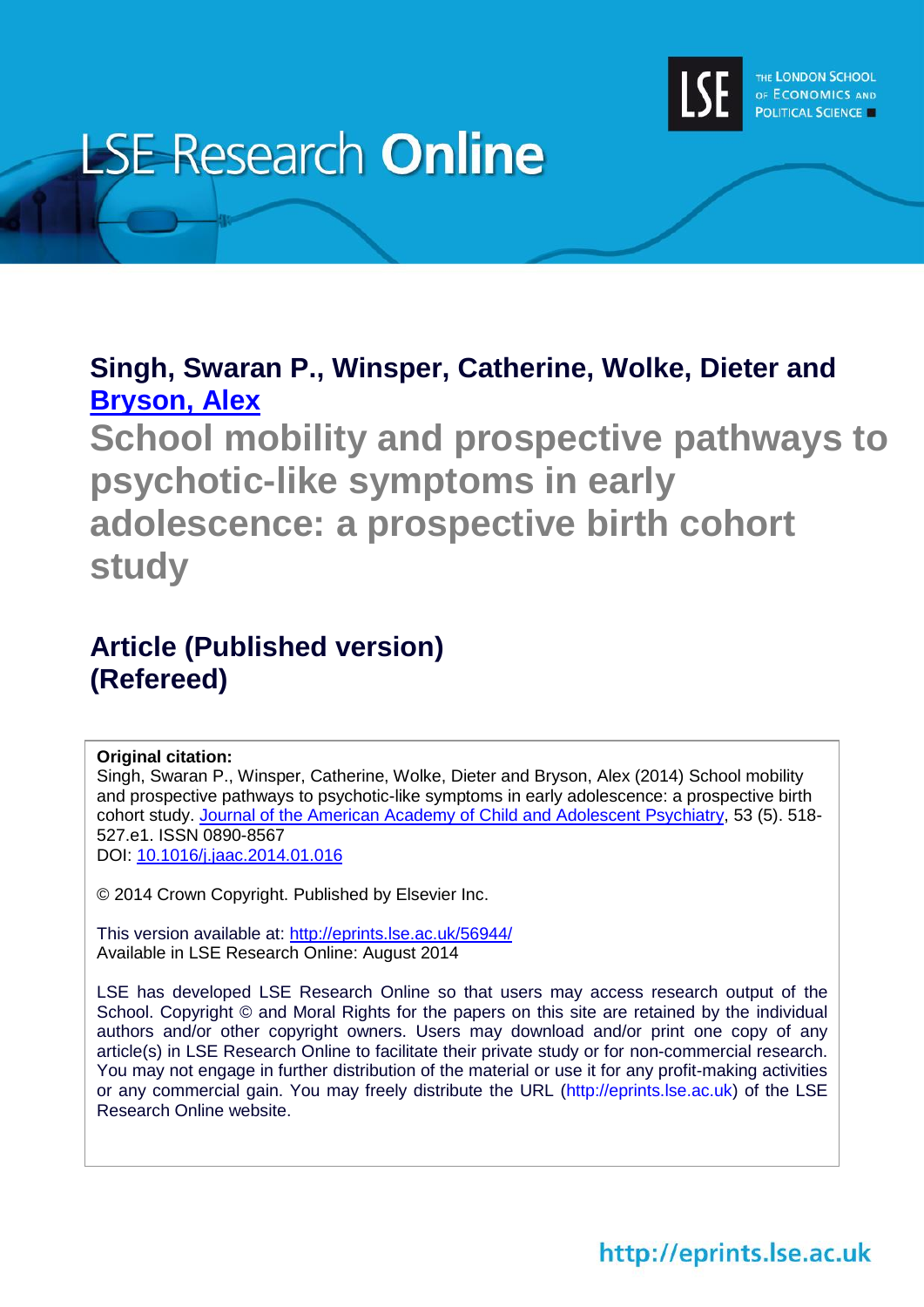# School Mobility and Prospective Pathways to Psychotic-like Symptoms in Early Adolescence: A Prospective Birth Cohort Study

Swaran P. Singh, DM, Catherine Winsper, PhD, Dieter Wolke, PhD, Alex Bryson, PhD

Objective: Social adversity and urban upbringing increase the risk of psychosis. We tested the hypothesis that these risks may be partly attributable to school mobility and examined the potential pathways linking school mobility to psychotic-like symptoms. Method: A community sample of 6,448 mothers and their children born between 1991 and 1992 were assessed for psychosocial adversities (i.e., ethnicity, urbanicity, family adversity) from birth to 2 years, school and residential mobility up to 9 years, and peer difficulties (i.e., bullying involvement and friendship difficulties) at 10 years. Psychotic-like symptoms were assessed at age 12 years using the Psychosis-like Symptoms Interview (PLIKSi). Results: In regression analyses, school mobility was significantly associated with definite psychotic-like symptoms (odds ratio  $[OR] = 1.60$ ; 95% CI = 1.07–2.38) after controlling for all confounders. Within path analyses, school mobility (probit coefficient  $[\beta] = 0.108; p = .039$ ), involvement in bullying ( $\beta = 0.241; p <$ .001), urbanicity ( $\beta = 0.342$ ;  $p = .016$ ), and family adversity ( $\beta = 0.034$ ;  $p < .001$ ) were all independently associated with definite psychotic-like symptoms. School mobility was indirectly associated with definite psychotic-like symptoms via involvement in bullying ( $\beta = 0.018$ ;  $p = .034$ ). Conclusions: School mobility is associated with increased risk of psychotic-like symptoms, both directly and indirectly. The findings highlight the potential benefit of strategies to help mobile students to establish themselves within new school environments to reduce peer difficulties and to diminish the risk of psychotic-like symptoms. Awareness of mobile students as a possible high-risk population, and routine inquiry regarding school changes and bullying experiences, may be advisable in mental health care settings. J. Am. Acad. Child Adolesc. Psychiatry, 2014;53(5):518-527. Key Words: ALSPAC, psychotic symptoms, bullying, social defeat, school mobility

onclinical psychotic symptoms, sometimes referred to as psychosis-like symptoms (PLIKS), are commonly experienced in childhood<sup>[1](#page-9-0)</sup> and adulthood.<sup>[2](#page-9-0)</sup> A wealth of research supports the theory that psychosis exists on a continuum<sup>3</sup> and that subclinical psychotic-like symptoms in childhood significantly increase the risk of psychotic disorder and suicide in adulthood.<sup>1,3,4</sup> Subclinical and clinical psychosis appear to share similar risk factors, $3$  which suggests that exploring the pathways to PLIKS during

CG Clinical guidance is available at the end of this article.

Supplemental material cited in this article is available online.

childhood may further our understanding of the etiology of psychosis. $2,4$ 

Well-established psychosocial risk factors for psychosis include migration and urban upbringing.[5,6](#page-10-0) Exposure to adversity such as socioeco-nomic disadvantage,<sup>[7](#page-10-0)</sup> family breakdown,<sup>[8](#page-10-0)</sup> and involvement in bullying $9,10$  have also been associated with the development of this disorder. When considering the associations between urbanicity, residence change, and the development of psychosis in a Danish study, Pedersen and Mortensen<sup>6</sup> observed that a change in municipality (rather than a change in address within the same municipality) led to an increased risk of psychosis. In Denmark, a change of municipality always leads to a change of school, which led the authors to speculate that the stress of changing schools might explain the increased risk of subsequent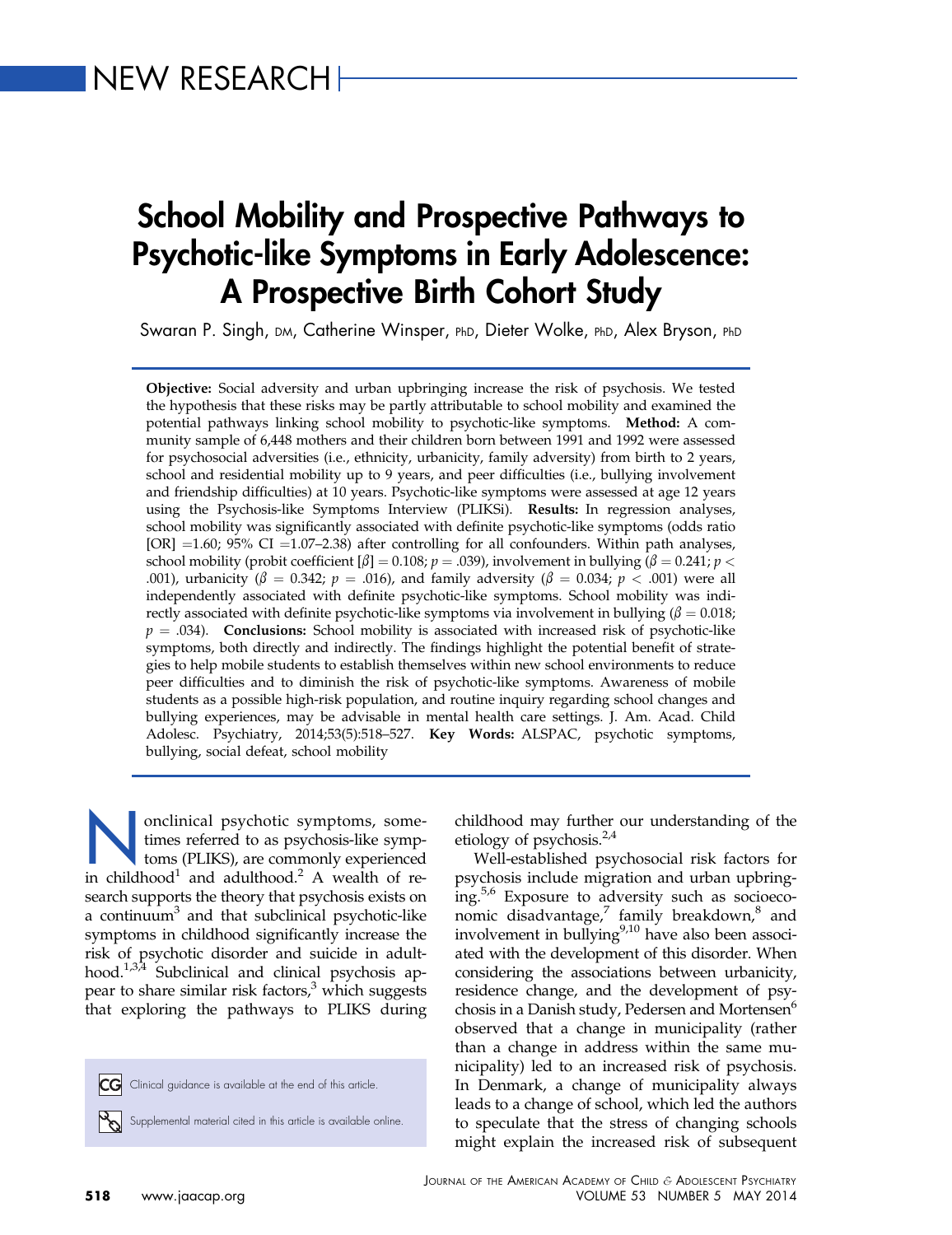schizophrenia, that is, the urban risk may be partly explained by frequent change of schools.

Mobility, especially when linked to school change, may hinder key developmental outcomes. The inevitable breaking of social ties may create psychosocial stress $11$  and increase the risk of antisocial behavior, friendship problems, and bully victimization.<sup>[12](#page-10-0)</sup> Furthermore, children who are residentially mobile are more likely to experience a range of social adversities, including family dysfunction and financial problems, $13$  and are more likely to belong to ethnic minority groups.<sup>[13](#page-10-0)</sup> As these factors are also associated with the development of psychosis, $4^{17}$  we hypothesized that school mobility would be associated with psychosis directly (due to the stress associated with frequent moves), and indirectly as part of a causal chain involving other common risk factors (urbanicity, social adversity, ethnicity, bully victimization).

The aim of the current study was to test whether school mobility is associated with increased risk of psychotic-like symptoms in early adolescence. Specifically, we explored the following questions: Is school mobility independently associated with psychotic-like symptoms when controlling for all other psychosocial risk factors for psychosis? Is school mobility a mediator, that is, a third variable that may help partly to explain the association between prior psychosocial risk (e.g., ethnicity, urbanicity, family adversity) and psychotic-like symptoms? Do peer difficulties (bullying, negative friendships) mediate the association between school mobility and psychotic-like symptoms?

#### **METHOD**

#### Participants

The Avon Longitudinal Study of Parents and Children (ALSPAC) is a UK birth cohort study examining the determinants of development, health, and disease during childhood and beyond. The study has been described in detail elsewhere.<sup>[14](#page-10-0)</sup> In summary, 14,541 women were enrolled, provided that they were resident in Avon while pregnant and had an expected delivery date between April 1, 1991 and December 31, 1992. A total of 13,978 children (alive at 1 year) formed the original cohort. Ethical approval for the study was obtained from the ALSPAC Law and Ethics committee and the local research ethics committees. Informed consent was obtained from the parents of the children. From the first trimester of pregnancy, parents have completed postal questionnaires about the study child's health and development, while the child has attended

annual assessment clinics, including face-to-face interviews and psychological and physical tests.

#### **Measures**

Psychotic-like Symptoms. At a mean age of 12.9 years, psychotic-like symptoms were assessed using the semi-structured, face-to-face Psychosis-like Symptoms Interview (PLIKSi). The PLIKSi comprises 12 psychotic symptoms, encompassing hallucinations, delusions, and thought interference over the previous 6 months. The items are derived from the Diagnostic Interview Schedule for Children version IV (DISC-IV) and the Schedules for Clinical Assessment in Neuropsychiatry version 2.0 (SCAN). Trained interviewers rated each item as absent, suspected, or definitely present. The average k value was 0.72, indicating good interrater reliability.<sup>[15](#page-10-0)</sup> Two PLIKS variables<sup>[9](#page-10-0)</sup> were considered: probable/definite ( $\geq$ 1 of the 12 PLIKS items was suspected or definitely present), and definite  $(\geq 1$  of the 12 PLIKS items were definitely present).

#### School and Residential Mobility

Mothers reported school mobility when children were approximately 9 years of age. In all, 34 mothers (0.6%) reported no school change; 2,698 (49.5%) reported 1 school change; 2,267 (41.7%) reported 2 school changes; and 446 (8.2%) reported  $\geq$ 3 school changes. Because of the skewed distribution of responses (very few responses for higher frequencies), we constructed a dichotomous variable: "No school mobility" was coded as 0, 1, or 2 different schools and "school mobility" as 3 or more different schools. As indicated by the distribution of the data, most children experienced 1 or 2 school changes. This reflects the progression through the English school system, typically beginning with nursery or preschool at 4 years of age; reception class at 5 years of age (American equivalent, kindergarten); and primary school from 6 to 11 years of age (American equivalent, elementary school). We used a cut-off point of  $\geq$ 3 to indicate school mobility as consistent with previously reported definitions of mobile students.[16](#page-10-0)

Residential mobility was "mother-reported" when the child was approximately 5, 6, 7, and 8 years of age. Assessment points were selected to match the period defined for school mobility as closely as possible. A total of 3,748 mothers (61.1%) reported no home moves; 1,565 (25.5%) reported 1 home move; 607 (9.9%) reported 2 home moves; and 218 (3.5%) reported  $\geq$ 3 home moves. Unlike natural school progression changes (e.g., nursery to reception), home moves are not normative as the child progresses through school; therefore, we chose a lower threshold of  $\geq 2$  moves to indicate residential mobility.

#### Peer Factors

Bully victimization was assessed at 10 years by child report with the Bullying and Friendship Interview Schedule.[17](#page-10-0) Trained psychology graduates asked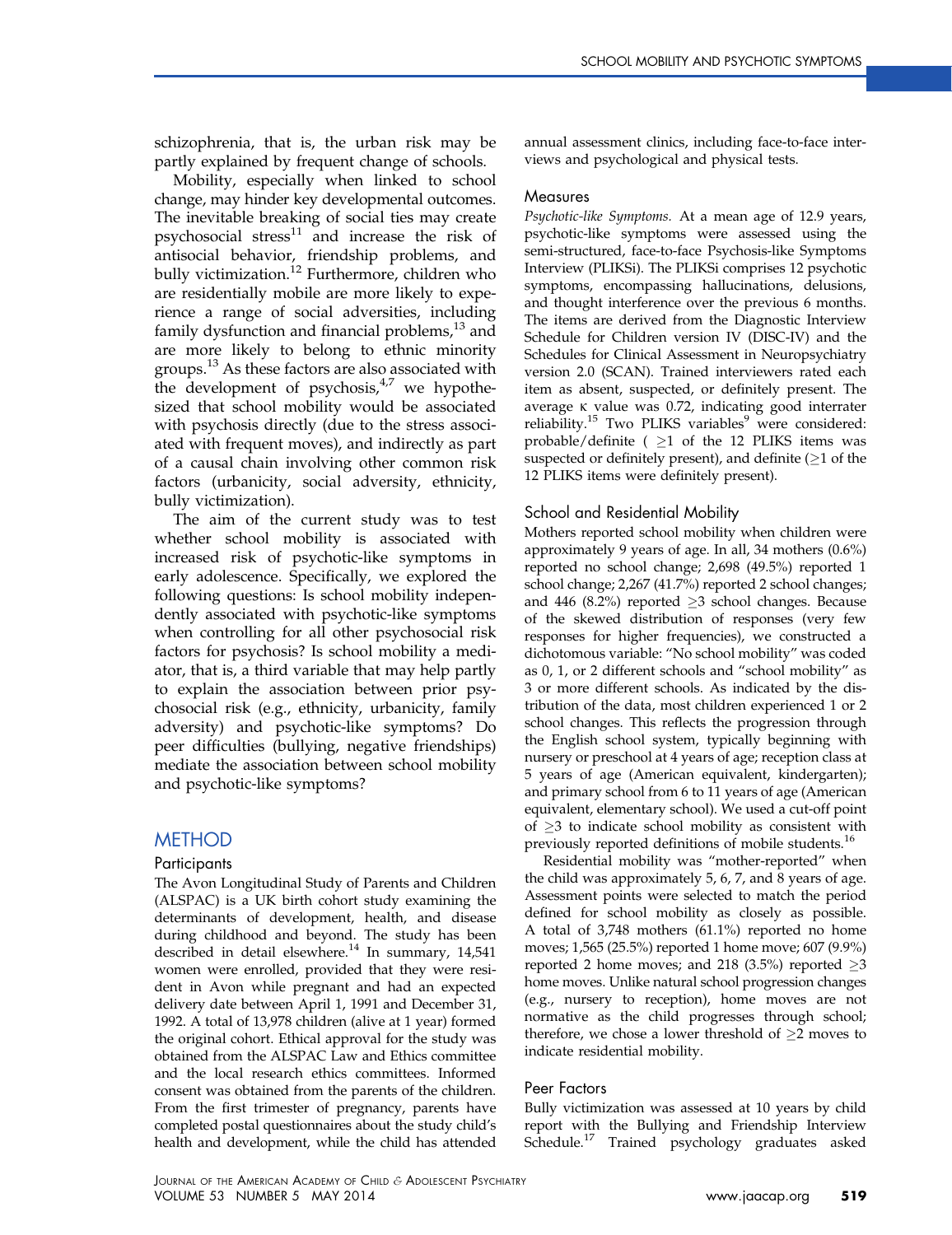children about bullying by peers in the past 6 months. Bully victimization was coded as present if the child reported being relationally (e.g., other children not wanting to play with him, spreading rumors about him) and/or overtly bullied (e.g., having been hit or beaten up, having been called nasty names), either frequently (more than 4 times in the last 6 months but less than once per week) or very frequently (at least once per week) at 10 years. Similarly, bully status was coded as present if the child reported relationally (e.g., would not play with others to upset them, told lies/said nasty things about others) and/or overtly bullying others (e.g., hit/beat up others, threatened/ blackmailed others) frequently or very frequently at 10 years. Bully victimization and bully status at 10 years were very highly correlated. To avoid problems with multicollinearity within the path analysis, we collapsed these variables to create involvement in bullying indices:  $0 =$  no involvement;  $1 =$  involvement as a bully or victim; and  $2 =$  involvement as a bully and victim.

Assessment of friendships was based on questions from the Cambridge Hormones and Moods Project Friendship Questionnaire.<sup>[18](#page-10-0)</sup> Children were asked five questions during clinic sessions, for example, "Do your friends understand you," or "Do you talk to your friends about problems?" Responses (ranging from 0 to 3) were summed to create a friendship scale from 0 to 15, with 0 denoting the most positive friends score and 15 the least positive.

#### Psychosocial Risk Factors

A number of psychosocial risk factors were assessed. Level of urbanicity was ascertained at birth and was coded in line with previous research as  $0 = \text{village}/$ hamlet,  $1 =$  urban/town.<sup>[19](#page-10-0)</sup> Multiple social risk factors during pregnancy and from birth to 2 years were assessed using the Family Adversity Index (FAI). The FAI consists of 18 items (e.g., financial difficulties, maternal affective disorder). If an adversity item was reported, it was coded as 1 point, and the points were then summed to derive a total FAI index score for each time point. The 2 FAI scores (pregnancy, 0–2 years) were summed and incorporated into the analysis as a continuous variable. Ethnic background of the child was based on the ethnicity of the mother and her partner. If the mother and/or her partner reported nonwhite ethnicity, the child was coded as non white.

#### Data Analysis

Initial analyses were carried out using SPSS version 19 statistical software. Unadjusted and adjusted associations between psychosocial factors, school mobility, peer difficulties, and subsequent psychotic-like symptoms were computed. Unadjusted associations between psychosocial factors and subsequent school mobility, and school mobility and subsequent peer difficulties, were also computed. Results are reported in odds ratios (ORs) and 95% confidence intervals (CIs) for

dichotomous outcomes and  $\beta$  coefficients for continuous outcomes.

Using Mplus version 6, we modeled the pathways via which psychosocial factors and school mobility may be associated with subsequent psychotic-like symptoms. Probit estimation is recommended for path analysis with both categorical (e.g., school mobility) and continuous (e.g., friendship score) endogenous vari-ables.<sup>[20](#page-10-0)</sup> Probit regression is a log-linear approach analogous to logistic regression, producing similar  $\chi^2$ statistics,  $p$  values, and conclusions to logit models.<sup>[21](#page-10-0)</sup> Probit regression coefficients indicate the strength of the relationship between the predictor variable and the probability of group membership. They represent the change in the probability of "caseness" associated with a unit change in the independent variable; thus, it is important to keep the scale of the predictor in mind when interpreting probit coefficients. For example, a probit coefficient of 0.034 indicates that each 1-point increase in the Family Adversity Index resulted in an increase of 0.034 standard deviations in the predicted z score of psychotic-like symptoms. Thus, one would expect probit values to be larger for dichotomous predictors, which represent the change from "no caseness" (i.e., no school mobility) to "caseness" (i.e., school mobility) rather than a single value on a continuous scale. The weighted least squares means and variance (WLSMV) estimator (weighted least squares with robust standard errors, mean and variance adjusted) was used, yielding probit coefficients for categorical outcomes and normal linear regression coefficients for continuous outcomes.

#### RESULTS

#### Descriptive Statistics

Data were available for 6,448 children who completed the Psychosis-like Symptoms Interview  $(PLIKS)^{15}$  at the annual assessment clinic at 12 years. Those who were lost to follow-up (54.2%) were more often boys, non white, of low birth weight, born to single mothers of lower educational level, that is, did not obtain O levels (O levels were the standard school-leaving qualification at age 16 in the United Kingdom until recently, when they were replaced by the General Certificate of Secondary Education [GCSEs]), from families living in rented accommodations, and exposed to family adversity (a more detailed analysis is provided by Schreier  $et$   $al.^{9}$  $al.^{9}$  $al.^{9}$ ). Those students lost to attrition were also more likely to have moved school  $\geq$ 3 times, to live in an urban area, and to have been exposed to family adversity ([Table S1,](#page-11-0) available online). A total of 5.6% of adolescents reported definite PLIKS and 13.7% suspected/definite PLIKS. In all, 13.4% had moved home  $\geq$ 2 times. School and residential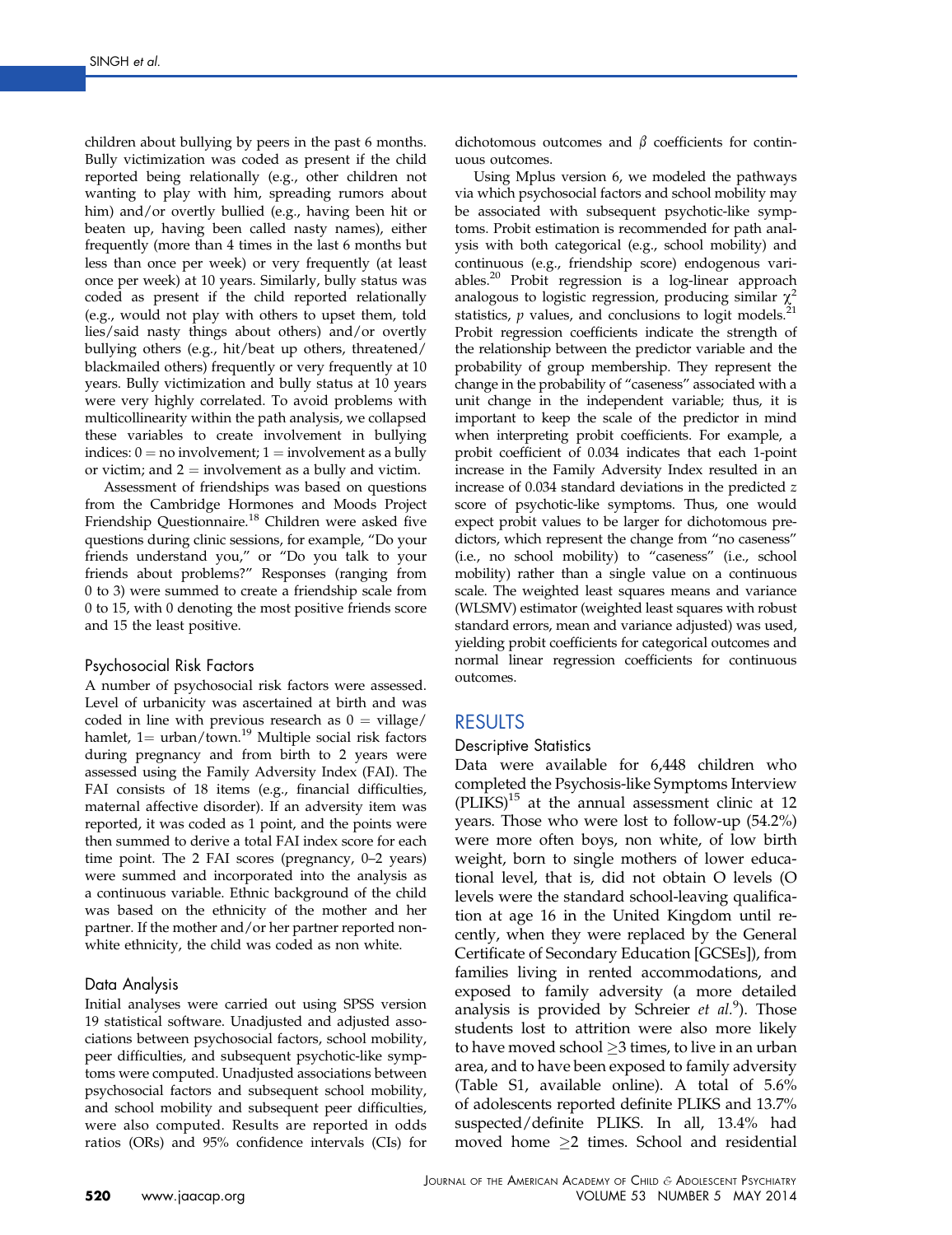mobility were significantly associated with one another. Mobile students were  $3.5$  (OR  $= 3.66$ ;  $95\%$  $CI = 3.08-4.35$ ) times more likely to have moved home  $\geq$ 2 times (tetrachoric correlation = 0.23).

### Unadjusted and Adjusted Associations Between

Psychosocial Factors, School Mobility, Peer Difficulties, and Subsequent Psychotic-like Symptoms Unadjusted and adjusted associations between psychosocial factors, school and residential mobility, peer difficulties, and subsequent psychoticlike symptoms are reported in Tables 1 and [2](#page-5-0). Urban residence, family adversity, residential mobility, school mobility, and peer difficulties were all significantly associated with PLIKS definite and probable/definite symptoms. Combined bully/ victim status was strongly associated with PLIKS definite outcome. In multiple logistic regressions, family adversity, school mobility, bullying, and negative friendship score remained significantly associated with definite PLIKS outcome, whereas urbanicity, family adversity, bullying, and friendship score remained significantly associated with PLIKS probable/definite outcome. After adjustment for all other risk factors, school mobility led to an approximately 1.5 times increased risk, and being both a bully and victim of bullying led to an approximately 2.5 times increased risk of definite PLIKS.

#### Unadjusted Associations Between Psychosocial Factors and Subsequent School Mobility Associations between psychosocial factors and school mobility were assessed. Family adversity (OR = 1.05; 95% CI = 1.02–1.09) and ethnicity  $(OR = 1.78; 95\% \text{ CI} = 1.16- 2.75)$  were significantly associated with school mobility.

#### Unadjusted Associations Between School Mobility and Subsequent Peer Difficulties School mobility was significantly associated with bully status ( $OR = 1.47$ ; 95%  $CI = 1.02 - 2.14$ ), bully

|                                 |             | <b>PLIKS (Definite)</b><br><b>Unadjusted</b> |           |                       |           | <b>PLIKS (Definite)</b><br><b>Adjusted</b> <sup>a</sup> |  |  |
|---------------------------------|-------------|----------------------------------------------|-----------|-----------------------|-----------|---------------------------------------------------------|--|--|
| <b>Risk Factor</b>              | $\mathbf n$ | $(%)^{\bf b}$                                | <b>OR</b> | (95% CI) <sup>c</sup> | <b>OR</b> | $(95\% \text{ Cl})^c$                                   |  |  |
| Urbanicity                      |             |                                              |           |                       |           |                                                         |  |  |
| Rural (n $=$ 415)               | 11          | (2.7)                                        |           | [Reference]           |           | [Reference]                                             |  |  |
| Urban (n = 5,973)               | 345         | (5.8)                                        | 2.25      | $(1.23 - 4.14)$       | 1.84      | $(0.93 - 3.64)$                                         |  |  |
| Family adversity <sup>d</sup>   |             |                                              |           |                       |           |                                                         |  |  |
| Mean score                      |             | $2.69$ vs. $3.68^{\circ}$                    | 1.09      | $(1.06 - 1.13)$       | 1.09      | $(1.05 - 1.13)$                                         |  |  |
| Ethnicity                       |             |                                              |           |                       |           |                                                         |  |  |
| White $(n = 5,889)$             | 316         | (5.4)                                        |           | [Reference]           |           | [Reference]                                             |  |  |
| Nonwhite $(n = 242)$            | 19          | (7.9)                                        | 1.50      | $(0.93 - 2.43)$       | 1.05      | $(0.56 - 1.97)$                                         |  |  |
| Residential mobility            |             |                                              |           |                       |           |                                                         |  |  |
| $<$ 2 Moves (n = 5,322)         | 277         | (5.2)                                        |           | [Reference]           |           | [Reference]                                             |  |  |
| $\geq$ 2 Moves (n = 825)        | 66          | (8.0)                                        | 1.58      | $(1.20 - 2.09)$       | 1.38      | $(0.98 - 1.94)$                                         |  |  |
| School mobility                 |             |                                              |           |                       |           |                                                         |  |  |
| $<$ 3 Moves (n = 4,997)         | 243         | (4.9)                                        |           | [Reference]           |           | [Reference]                                             |  |  |
| $>3$ Moves $ln = 446$           | 37          | (8.3)                                        | 1.77      | $(1.23 - 2.54)$       | 1.60      | $(1.07 - 2.38)$                                         |  |  |
| Peer difficulties               |             |                                              |           |                       |           |                                                         |  |  |
| Bully involvement at 10 years   |             |                                              |           |                       |           |                                                         |  |  |
| None $[n = 4, 383]$             | 173         | (3.9)                                        |           | [Reference]           |           | [Reference]                                             |  |  |
| Bully or victim $(n = 1, 149)$  | 99          | (8.6)                                        | 2.29      | $(1.78 - 2.96)$       | 2.18      | $(1.62 - 2.92)$                                         |  |  |
| Bully and victim ( $n = 320$ )  | 38          | (11.9)                                       | 3.28      | $(2.62 - 4.75)$       | 2.48      | $(1.58 - 3.90)$                                         |  |  |
| Negative friendship at 10 years |             |                                              |           |                       |           |                                                         |  |  |
| Mean score                      |             | $2.95$ vs. $3.35^{\circ}$                    | 1.08      | $(1.03 - 1.14)$       | 1.07      | $(1.01 - 1.13)$                                         |  |  |
| Note: $OR =$ odds ratio         |             |                                              |           |                       |           |                                                         |  |  |

TABLE 1 Unadjusted and Adjusted Associations Among Prior Psychosocial Factors, School Mobility, Peer Difficulties, and Definite Psychotic-like Symptom (PLIKS) Status

Note: OR = odds ratio.<br><sup>a</sup>Multiple regression including all predictors in model.

<sup>b</sup>Proportion of participants for risk factor (no vs. yes) with 1+ psychotic-like symptoms.<br><sup>c</sup>Boldkace type indicates that the 95% CI does not include 1.00

Boldface type indicates that the 95% CI does not include 1.00.

<sup>d</sup>Family adversity assessed during pregnancy and birth to 2 years.

<sup>e</sup>Mean scores reported as independent variables in logistic regression on a continuous scale.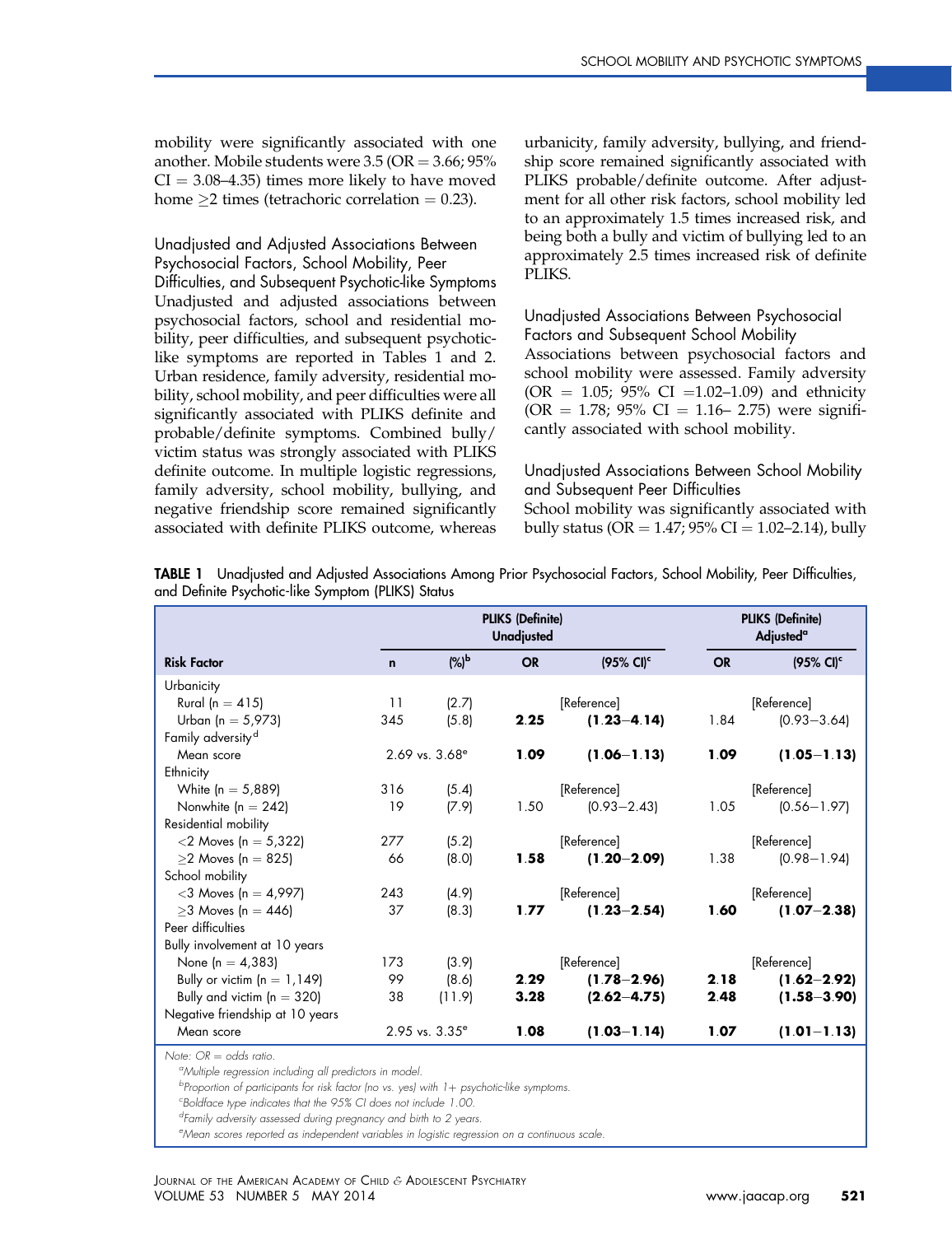|                                                                                                  |             | <b>PLIKS (Probable/Definite)</b><br><b>Unadjusted</b> | <b>PLIKS (Probable/Definite)</b><br>Adjusted <sup>a</sup> |                       |             |                          |  |
|--------------------------------------------------------------------------------------------------|-------------|-------------------------------------------------------|-----------------------------------------------------------|-----------------------|-------------|--------------------------|--|
| <b>Risk Factor</b>                                                                               | $\mathbf n$ | $(%)^b$                                               | <b>OR</b>                                                 | $(95\% \text{ Cl})^c$ |             | $(95\%$ CI) <sup>c</sup> |  |
| Urbanicity                                                                                       |             |                                                       |                                                           |                       |             |                          |  |
| Rural (n = $415$ )                                                                               | 28          | (6.7)                                                 |                                                           | [Reference]           |             | [Reference]              |  |
| Urban (n = $5,973$ )                                                                             | 846         | (14.2)                                                | 2.28                                                      | $(1.54 - 3.37)$       | 2.31        | $(1.45 - 3.67)$          |  |
| Family adversity <sup>d</sup>                                                                    |             |                                                       |                                                           |                       |             |                          |  |
| Mean score                                                                                       |             | $2.64$ vs. $3.38^{\circ}$                             | 1.08                                                      | $(1.05 - 1.10)$       | 1.07        | $(1.04 - 1.10)$          |  |
| Ethnicity                                                                                        |             |                                                       |                                                           |                       |             |                          |  |
| White $(n = 5,889)$                                                                              | 796         | (13.5)                                                |                                                           | [Reference]           | [Reference] |                          |  |
| Nonwhite $(n = 242)$                                                                             | 37          | (15.3)                                                | 1.16                                                      | $(0.81 - 1.65)$       | 0.93        | $(0.60 - 1.45)$          |  |
| Residential mobility                                                                             |             |                                                       |                                                           |                       |             |                          |  |
| $<$ 2 Moves (n = 5,322)                                                                          | 691         | (13.0)                                                |                                                           | [Reference]           |             | [Reference]              |  |
| $\geq$ 2 Moves (n = 825)                                                                         | 142         | (17.2)                                                | 1.39                                                      | $(1.14 - 1.70)$       | 1.23        | $(0.97 - 1.55)$          |  |
| School mobility                                                                                  |             |                                                       |                                                           |                       |             |                          |  |
| $<$ 3 Moves (n = 4,997)                                                                          | 642         | (12.8)                                                |                                                           | [Reference]           | [Reference] |                          |  |
| $>3$ Moves (n = 446)                                                                             | 75          | (16.8)                                                | 1.37                                                      | $(1.06 - 1.78)$       | 1.24        | $(0.93 - 1.66)$          |  |
| Peer difficulties                                                                                |             |                                                       |                                                           |                       |             |                          |  |
| Bully involvement at 10 years                                                                    |             |                                                       |                                                           |                       |             |                          |  |
| None $[n = 4, 383]$                                                                              | 481         | (11.0)                                                |                                                           | [Reference]           |             | [Reference]              |  |
| Bully or victim $(n = 1, 149)$                                                                   | 216         | (18.8)                                                | 1.88                                                      | $(1.58 - 2.24)$       | 1.79        | $(1.47 - 2.19)$          |  |
| Bully and victim ( $n = 320$ )                                                                   | 71          | (22.2)                                                | 2.31                                                      | $(1.75 - 3.06)$       | 1.90        | $(1.36 - 2.64)$          |  |
| Negative friendship at 10 years                                                                  |             |                                                       |                                                           |                       |             |                          |  |
| Mean score                                                                                       |             | $2.93$ vs. $3.25^{\circ}$                             | 1.07                                                      | $(1.03 - 1.11)$       | 1.06        | $(1.02 - 1.10)$          |  |
| Note: $OR = odds ratio$ .<br><sup>o</sup> Multiple regression including all predictors in model. |             |                                                       |                                                           |                       |             |                          |  |

<span id="page-5-0"></span>TABLE 2 Unadjusted and Adjusted Associations Among Prior Psychosocial Factors, School Mobility, Peer Difficulties, and Probable/Definite Psychotic-like Symptom (PLIKS) Status

<sup>b</sup>Proportion of participants for risk factor (no vs. yes) with 1+ psychotic-like symptoms.<br><sup>c</sup>Boldface type indicates that the 95% CI does not include 1.00.

Boldface type indicates that the 95% CI does not include 1.00.

<sup>d</sup>Family adversity assessed during pregnancy and birth to 2 years.

<sup>e</sup>Mean scores reported as independent variables in logistic regression on a continuous scale.

victimization (OR = 1.26; 95% CI = 1.01–1.59) and negative friendship score ( $\beta = 0.50$ ; 95%  $CI = 0.29 - 0.72$ ).

#### Direct and Indirect Associations Between Psychosocial Factors, School Mobility, Peer Difficulties, and Subsequent Psychotic-like Symptoms

We conducted 2 path models using definite and probable/definite psychotic-like symptom outcomes. Based on existing literature, in the first path model we incorporated direct associations between all psychosocial risk factors (i.e., family adversity, urbanicity, and ethnicity), sex, school mobility, residential mobility, bullying involvement and subsequent psychotic-like symptoms, and indirect associations from psychosocial risk factors, sex, and school mobility to psychotic-like symptoms [\(Figure 1](#page-6-0) shows direct pathways within the final models). Thus, urbanicity, ethnicity, sex, family adversity, and residential mobility were incorporated as exogenous (independent) variables; school mobility and peer difficulties as independent, mediating and dependent variables; and psychotic-like symptoms as the main endogenous (outcome) variable. The fit indices indicated that there was room for improvement in model fit  $(\chi^2 = 66.20; p < .001;$  root mean square error of approximation  $[RMSEA] = 0.026$ ; comparative fit index  $[CFI] = 0.85$ . Inspection of the modification indices suggested that incorporating a pathway from family adversity to bullying involvement would improve model fit. As this pathway was consistent with the research literature, $22$  it was incorporated into the final model leading to a considerably improved model fit: definite PLIKS outcome ( $\chi^2$  = 16.57; *p* = .17; RMSEA = 0.008;  $CFI = 0.99$ ) and probable/definite PLIKS outcome  $(\chi^2 = 16.43; p = .17; RMSEA = 0.008; CFI = 0.99).$ Bullying involvement was incorporated as an ordinal variable ( $0 =$  no involvement; 1= involvement as a bully or victim;  $2 =$  involvement as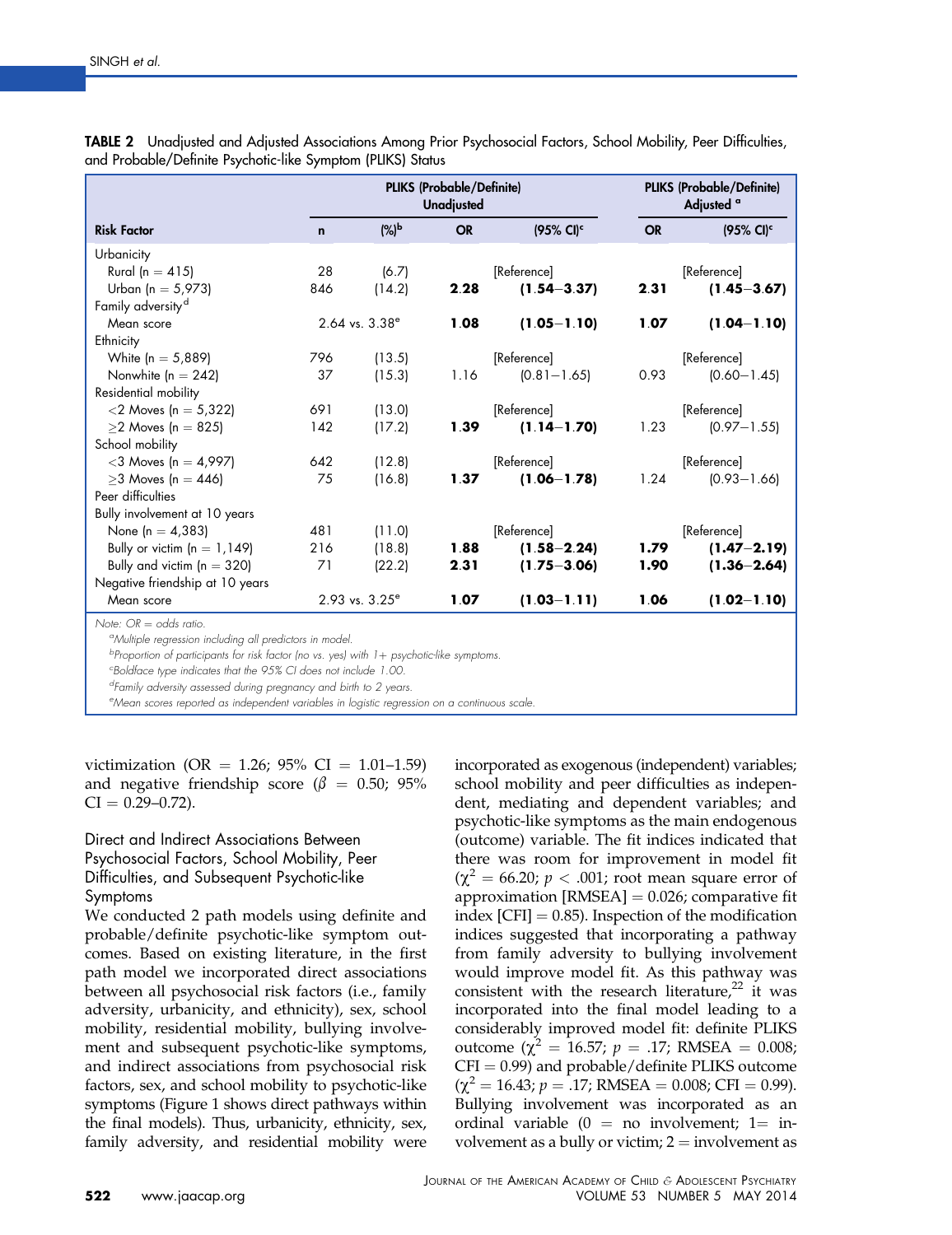<span id="page-6-0"></span>



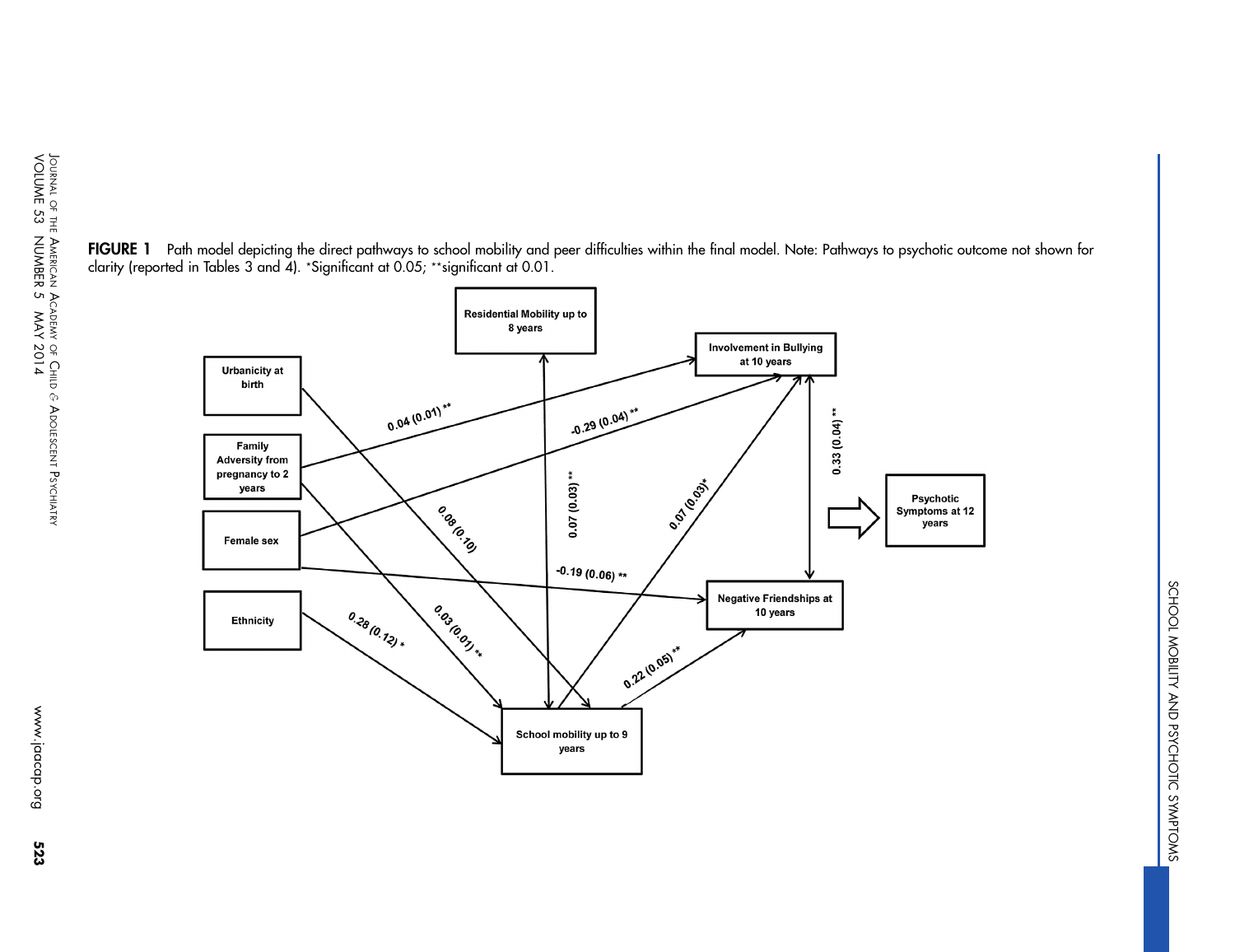<span id="page-7-0"></span>a bully and victim) consistent with the observed dose–response relationship in the unadjusted analysis. In Mplus, an ordinal variable is treated as a continuous latent variable that exceeds thresholds to give the various outcome categories. One coefficient per ordinal variable is produced. This can be interpreted in the same way as a continuous variable. Direct associations among psychosocial factors, school mobility, and peer difficulties are shown in [Figure 1](#page-6-0) (pathways to psychotic-like symptoms are not shown for clarity). Family adversity and ethnicity predicted school mobility, whereas school mobility predicted bullying involvement and negative friendship score. Boys were more likely to be involved in bullying and to report negative friendships. Direct and indirect pathways to psychotic-like symptom outcome are shown in Table 3 (definite symptoms) and [Table 4](#page-8-0) (probable/definite symptoms). Family adversity, urbanicity, and bullying involvement were independently associated with PLIKS definite and probable/definite symptoms. School mobility was independently associated with PLIKS definite symptoms. There was a significant indirect association between school mobility and PLIKS (definite and probable/definite) via bullying involvement, and a significant indirect association between family adversity and PLIKS (definite and probable/ definite) via bullying involvement. The indirect associations were of a relatively small magnitude, indicating partial mediation. For example, the indirect effect of school mobility on definite psychoticlike symptoms via bullying involvement was 0.018, whereas the direct association between school

mobility and psychotic-like symptoms was 0.108. Therefore, the ratio of indirect effect to direct effect was 0.17, that is, the indirect effect was approximately one-sixth of the size of the direct effect.

### **DISCUSSION**

Using data from the ALSPAC cohort study, we explored whether, and how, school mobility might be associated with increased risk of psychotic-like symptoms in early adolescence. First, we found that school mobility is independently associated with an increased risk of psychotic-like symptoms, even when controlling for all other psychosocial risk factors. School change is stressful for students.<sup>23,24</sup> Psychologically, it can lead to the formation or exacerbation of negative schemata, such as low self-esteem<sup>25</sup> and external locus of control.<sup>[24](#page-10-0)</sup> As negative schemata have also been associated with the development of psychotic symptoms,<sup>26-28</sup> such schema may represent 1 mechanism by which school mobility could increase the risk of psychotic-like symptoms. In addition, repeated school change may induce feelings of social defeat (i.e., the negative experience of being excluded from the majority group), $^{29}$  $^{29}$  $^{29}$  which, if chronic, may lead to sensitization of the mesolimbic dopamine system, and hence heighten the risk of psychoticlike symptoms in vulnerable individuals. $\frac{3}{2}$ 

Second, school mobility was also associated with an increased risk of psychotic-like symptoms via bullying involvement, indicating a second "indirect" pathway through which school mobility may be associated with increased risk. Consistent

|                      |                                 | <b>Indirect to PLIKS Definite</b> |            |           |                          |                     |       |           |      |  |
|----------------------|---------------------------------|-----------------------------------|------------|-----------|--------------------------|---------------------|-------|-----------|------|--|
|                      | <b>Direct to PLIKS Definite</b> |                                   |            |           | Via Bullying Involvement | Via School Mobility |       |           |      |  |
|                      | β                               | <b>SE</b>                         | p          | β         | <b>SE</b>                | p                   | β     | <b>SE</b> | P    |  |
| Family adversity     | $0.034^{\circ}$                 | 0.009                             | $\leq 001$ | 0.010     | 0.002                    | 3.001               | 0.003 | 0.002     | .069 |  |
| Ethnicity            | 0.071                           | 0.131                             | .587       |           |                          |                     | 0.030 | 0.019     | .120 |  |
| Urbanicity           | 0.342                           | 0.142                             | .016       |           |                          |                     | 0.008 | 0.012     | .517 |  |
| Female sex           | 0.203                           | 0.057                             | $\leq 001$ | $-0.069b$ | 0.014                    | 5001                |       |           |      |  |
| School mobility      | 0.108                           | 0.052                             | .039       | 0.018     | 0.008                    | .034                |       |           |      |  |
| Residential mobility | 0.139                           | 0.077                             | .072       |           |                          |                     |       |           |      |  |
| Negative friendships | 0.011                           | 0.013                             | .380       |           |                          |                     |       |           |      |  |
| Bullying involvement | 0.241                           | 0.037                             | 3.001      |           |                          |                     |       |           |      |  |

**TABLE 3** Nonstandardized Probit Coefficients  $(\beta)$  for the Main Direct and Indirect Pathways Among Psychosocial Adversities, School Mobility, Peer Difficulties, and Subsequent Psychotic-like Symptoms (PLIKS) Outcome (Definite)

Note: Boldface indicates significant associations.  $\beta$  = probit coefficient; SE=standard error.

<sup>a</sup>Results reported in probit coefficients: a probit coefficient of 0.034 indicates that each 1-point increase in the Family Adversity Index resulted in an increase of 0.034 SD in the predicted z score of psychotic-like symptoms.

<sup>b</sup>Negative number indicates male sex as variable coded as  $1 =$  male,  $2 =$  female.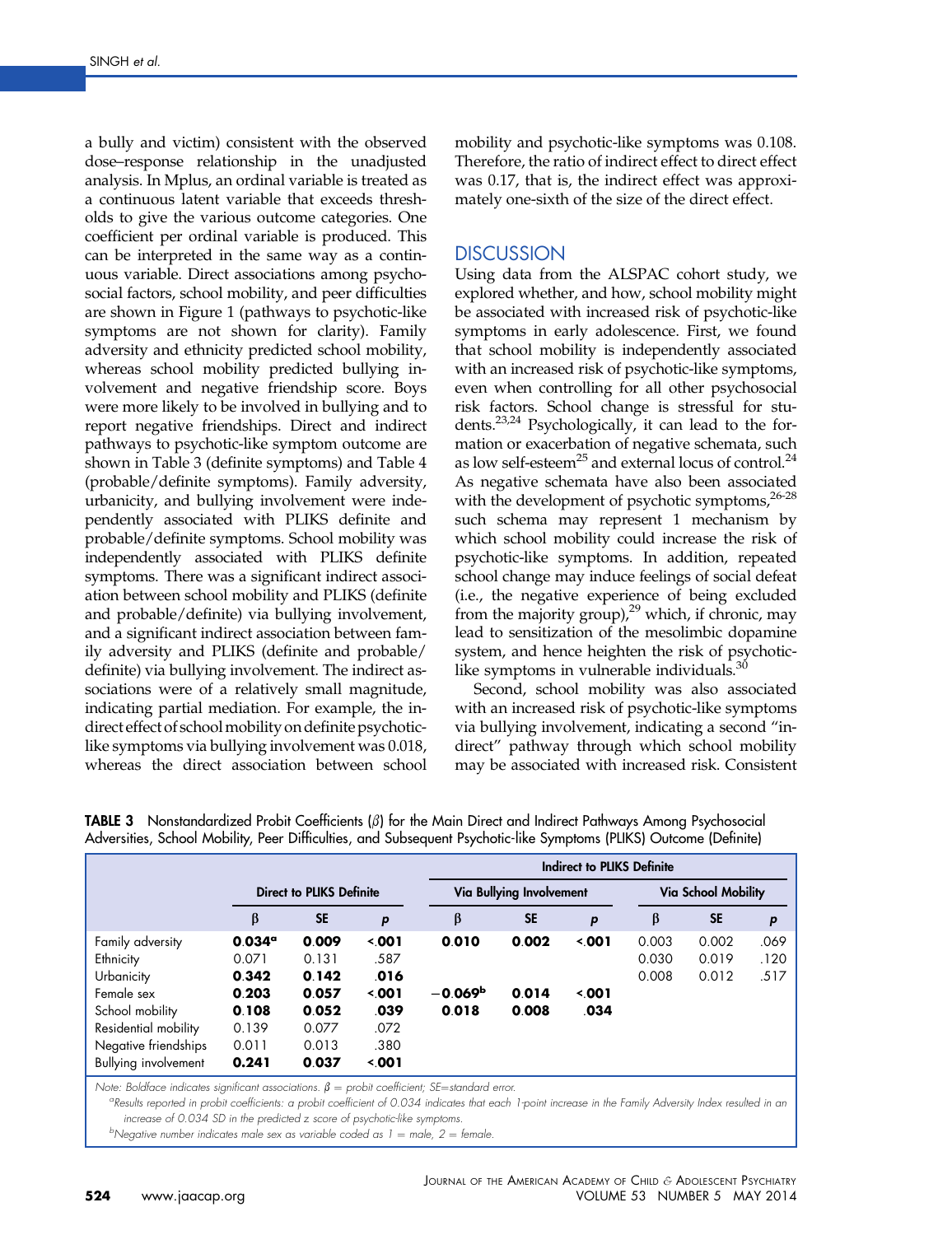<span id="page-8-0"></span>**TABLE 4** Nonstandardized Probit Coefficients  $(\beta)$  for the Main Direct and Indirect Pathways Among Prior Psychosocial Adversities, School Mobility, Peer Difficulties, and Subsequent Psychotic-like Symptoms (PLIKS) Outcome (Suspected/ Definite)

|                      | Indirect to PLIKS Probable/Definite      |           |                  |           |                          |                     |       |           |      |  |
|----------------------|------------------------------------------|-----------|------------------|-----------|--------------------------|---------------------|-------|-----------|------|--|
|                      | <b>Direct to PLIKS Probable/Definite</b> |           |                  |           | Via Bullying Involvement | Via School Mobility |       |           |      |  |
|                      | β                                        | <b>SE</b> | $\boldsymbol{p}$ | β         | <b>SE</b>                | p                   | β     | <b>SE</b> | P    |  |
| FAI                  | $0.030^{\circ}$                          | 0.007     | 5001             | 0.008     | 0.002                    | $\leq 001$          | 0.002 | 0.001     | .224 |  |
| Ethnicity            | $-0.047$                                 | 0.108     | .663             |           |                          |                     | 0.014 | 0.013     | .262 |  |
| Urbanicity           | 0.451                                    | 0.104     | 3.001            |           |                          |                     | 0.004 | 0.006     | .527 |  |
| Female sex           | 0.136                                    | 0.043     | .002             | $-0.057b$ | 0.011                    | $\leq 001$          |       |           |      |  |
| School mobility      | 0.052                                    | 0.041     | .201             | 0.015     | 0.007                    | .037                |       |           |      |  |
| Residential mobility | 0.121                                    | 0.063     | .055             |           |                          |                     |       |           |      |  |
| Negative friendships | 0.018                                    | 0.010     | .073             |           |                          |                     |       |           |      |  |
| Bullying involvement | 0.202                                    | 0.029     | 3.001            |           |                          |                     |       |           |      |  |

Note: Boldface indicates significant associations.  $\beta =$  probit coefficient; FAI = Family Adversity Index; SE = standard error.

Results reported in probit coefficients: a probit coefficient of 0.030 indicates that each 1-point increase in the FAI resulted in an increase of 0.030 standard deviation in the predicted z score of psychotic-like symptoms.

<sup>b</sup>Negative number indicates male sex as variable coded as  $1 =$  male,  $2 =$  female.

with previous research,  $9,31$  we found a significant association between bullying involvement and psychotic-like symptoms; involvement in bullying was the strongest predictor of psychotic-like symptoms, leading to an approximately 2.5 times increased risk. Results here expand on current evidence by highlighting mobile students as an especially "at risk" group for bullying involve-ment. Consistent with previous research,<sup>[32,33](#page-10-0)</sup> we found that mobile students were more likely to encounter negative friendships and bullying. Indeed, research suggests that mobile students tend to view themselves as insecure and to have fewer friends than their less-mobile peers. $24,34$ These observations are also consistent with the social defeat hypothesis of psychosis, which has been postulated as the mechanism linking social risk factors to psychosis. Therefore, peer problems may add to psychosocial adversities in a cumulative way, presenting a further source of marginali-zation, exclusion, and social defeat.<sup>[30](#page-10-0)</sup>

Third, we found that urbanicity, ethnic status, and family adversity were independently associated with psychotic-like symptoms. Consistent with previous research, we found that mobile students were more likely to have experienced family adversity and to be of ethnic minority status, $13$  suggesting that those who experience adversity and marginalization from a young age are more likely to change school more often. However, school mobility was not found to be a mediator of the association between such psychosocial risks and psychotic-like symptoms.

Instead, the effects of family adversity were partly mediated by involvement in bullying at school. This confirms previous research that family stresses increase the risk of involvement in bullying<sup>[22](#page-10-0)</sup> and adverse mental health outcomes, including psychotic-like symptoms.<sup>[10](#page-10-0)</sup>

This study has a number of strengths. We used a large, longitudinal data set, and were able to take into account a number of psychosocial factors associated with school mobility and psychotic-like symptoms. Using path analyses, several pathways to psychotic-like symptoms were quantified while taking into account the time ordering of exposures, enabling us to assess the potential temporal associations between school mobility, other risk factors, and subsequent psychotic-like symptoms.

There are also limitations to this study. Although we controlled for residential mobility, we were unable to distinguish between school moves with and without concomitant home moves. Although many educators believe that school mobility is an inevitable consequence of moving homes, research suggests that approximately 40% of school moves are not associated with residential changes.<sup>[23](#page-10-0)</sup> Furthermore, we did not control for any pre-existing peer difficulties or individual traits present before the child's first entry into school, which may have contributed to subsequent school mobility $35$  and bullying experiences.<sup>[36](#page-10-0)</sup> Second, there were missing data, resulting in a reduced sample size. This reduces statistical power and therefore works against our hypotheses, rather than inflating effects.<sup>[37](#page-10-0)</sup> We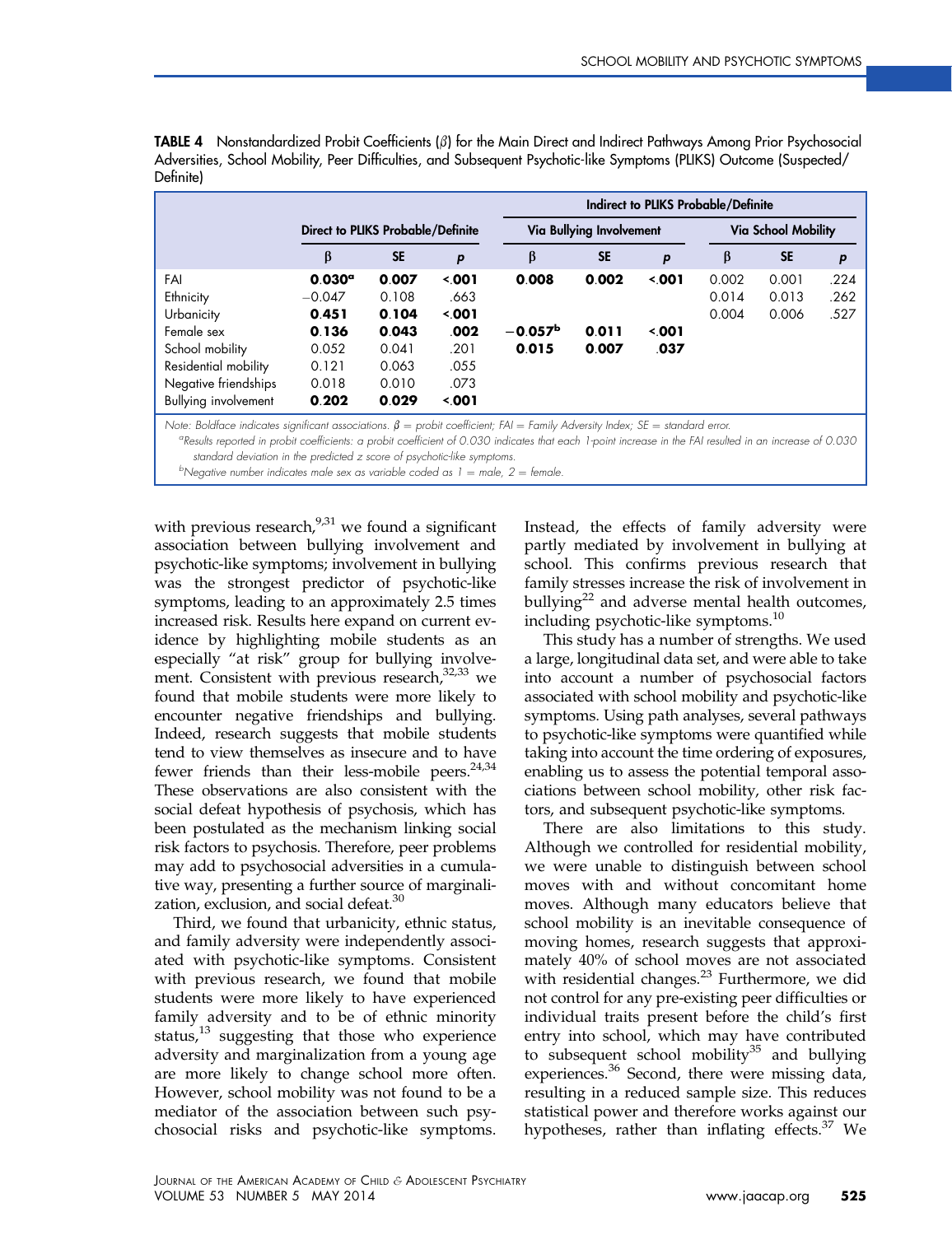<span id="page-9-0"></span>found that those who were lost to attrition were more likely to have moved school 3 or more times, to live in an urban area, to be of ethnic minority, and to have been exposed to family adversity. Previous simulations with this longitudinal data resource indicate that selective dropout may underestimate the prevalence of psychiatric disorders but has only a small impact on associations between predictors and outcomes, even when dropout is correlated with predictor vari-ables.<sup>[38](#page-10-0)</sup> Nevertheless, selective dropout will have reduced the representativeness of our sample. Third, the psychosis outcome referred to symptoms occurring over the previous 6 months only, and for some adolescents, these phenomena may have been transient and self-limiting. However, recent long-term follow-up indicates that psychotic experiences in childhood highly increase the risk of psychosis in adulthood.<sup>4</sup>

Our study demonstrates that school mobility is independently and also indirectly associated with psychotic-like symptoms via bullying involvement. As bullying $35$  and school exclusion $39$  may significantly contribute to student mobility and are also associated with risk factors for psychosis, including social deprivation,<sup>[22,40](#page-10-0)</sup> ethnicity,<sup>[41](#page-10-0)</sup> and

#### $|{\sf CG}|$ Clinical Guidance

- School mobility (i.e., moving schools  $\geq 3$  times) during childhood may increase the risk of psychoticlike symptoms in early adolescence, both directly and indirectly via increased risk of bullying involvement.
- When assessing young persons with psychotic disorders, clinicians should explore history of school mobility and its psychological/emotional impact, particularly of bullying and marginalization.
- Strategies to help mobile students to establish themselves within new school environments (e.g., through use of mobility support workers) may help to reduce peer difficulties and to diminish the risk of psychotic-like symptoms.

alienation from mainstream society, $40$  the impact of school exclusion on mental health outcomes may be a fruitful route of inquiry. Although school moves may be unavoidable, involvement in bullying and isolation from peers are amenable to psychosocial interventions $42$  and may be a focus of attention for mobile students. Reports suggest that teachers may lack the time and resources to ensure that mobile students are adequately established within new school environments.[43](#page-10-0) Pilot schemes indicate that the addition of dedicated "mobility support workers" may help mobile students to successfully establish themselves within new school environments,<sup>[44](#page-10-0)</sup> reducing the risk of bullying involvement and other social difficulties. An awareness of mobile students as a possible high-risk population and routine inquiry regarding school changes and bullying experiences may be advisable in mental health care settings.<sup>45</sup>  $\epsilon$ 

The UK Medical Research Council (grant ref. 74882), the Wellcome Trust (grant ref. 076467), and the University of Bristol provide core support for the Avon Longitudinal Study of Parents and Children (ALSPAC). Dr. Winsper receives funding from the West Midlands Strategic Health Authority and Research and Innovation Division and the Birmingham and Solihull Mental Health Foundation Trust. Dr. Singh receives funding from the National Institute for Health Research (NIHR) Collaborations for Leadership in Applied Health Research and Care West Midlands (CLAHRC-WM) initiative. The views expressed are those of the authors and not necessarily those of the CLAHRC-WM collaborative organisations, the NIHR, or the Department of Health.

The authors are extremely grateful to all of the families who took part in this study, the midwives for their help in recruiting them, and the whole ALSPAC team, which included interviewers, computer and laboratory technicians, clerical workers, research scientists, volunteers, managers, receptionists, and nurses. The authors give special thanks to Andrea Waylen, PhD, of the University of Bristol, and Jeremy Horwood, PhD, of the University of Bristol, who helped in the conduct of the study.

Disclosure: Drs. Singh, Winsper, Wolke, and Bryson report no biomedical financial interests or potential conflicts of interest.

Correspondence to Swaran P. Singh, DM, Warwick Medical School, University of Warwick, Coventry, UK, CV4 7AL; e-mail: [S.P.Singh@](mailto:S.P.Singh@warwick.ac.uk) [warwick.ac.uk](mailto:S.P.Singh@warwick.ac.uk)

0890-8567/\$36.00/@2014 American Academy of Child and Adolescent Psychiatry

<http://dx.doi.org/10.1016/j.jaac.2014.01.016>

#### **REFERENCES**

- 1. Poulton R, Caspi A, Moffitt TE, Cannon M, Murray R, Harrington HL. Children's self-reported psychotic symptoms and adult schizophreniform disorder: a 15-year longitudinal study. Arch Gen Psychiatry. 2000;57:1053-1058.
- 2. Rossler W, Riecher-Rossler A, Angst J, et al. Psychotic experiences in the general population: a twenty-year prospective community study. Schizophr Res. 2007;92:1-14.
- 3. Van Os J, Linscott RJ, Myin-Germeys I, Delespaul P, Krabbendam L. A systematic review and meta-analysis of the psychosis continuum: evidence for a psychosis proneness-persistence-impairment model of psychotic disorder. Psychol Med. 2009;39:179-195.
- Fisher H, Caspi A, Poulton R, et al. Specificity of childhood psychotic symptoms for predicting schizophrenia by 38 years of age: a birth cohort study. Psychol Med. 2013;43:2077-2086.

Accepted January 24, 2014.

Drs. Singh, Winsper, and Wolke are with the University of Warwick, Coventry, UK. Dr. Bryson is with the National Institute of Economic and Social Research, London, UK.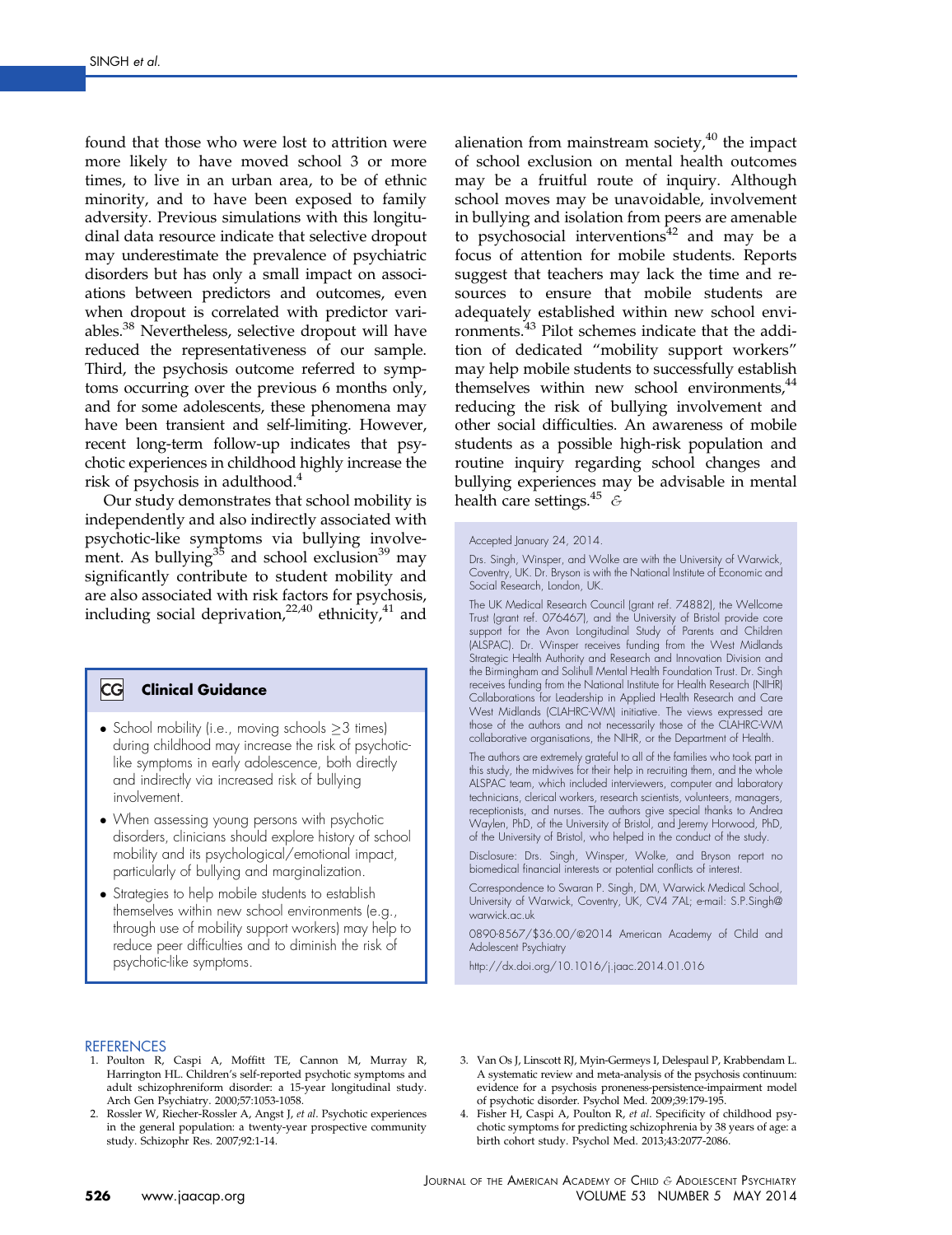- <span id="page-10-0"></span>5. Cantor-Graae E, Pedersen CB, McNeil TF, Mortensen PB. Migration as a risk factor for schizophrenia: a Danish population-based cohort study. Br J Psychiatry. 2003;182:117-122.
- 6. Pedersen CB, Mortensen PB. Evidence of a dose-response relationship between urbanicity during upbringing and schizophrenia risk. Arch Gen Psychiatry. 2001;58:1039-1046.
- 7. Wicks S, Hjern A, Gunnell D, Lewis G, Dalman C. Social adversity in childhood and the risk of developing psychosis: a national cohort study. Am J Psychiatry. 2005;162:1652-1657.
- 8. Fearon P, Kirkbride JB, Morgan C, et al. Incidence of schizophrenia and other psychoses in ethnic minority groups: results from the MRC AESOP Study. Psychol Med. 2006;36:1541-1550.
- 9. Schreier A, Wolke D, Thomas K, et al. Prospective study of peer victimization in childhood and psychotic symptoms in a nonclinical population at age 12 years. Arch Gen Psychiatry. 2009;66:527-536.
- 10. van Dam D, van der Ven E, Velthorst E, Selten J, Morgan C, de Haan L. Childhood bullying and the association with psychosis in non-clinical and clinical samples: a review and meta-analysis. Psychol Med. 2012;42:2463-2474.
- 11. Hagan J, MacMillan R, Wheaton B. New kid in town: social capital and the life course effects of family migration on children. Am Sociol Rev. 1996;61:368-385.
- 12. Gasper J, DeLuca S, Estacion A. Coming and going: explaining the effects of residential and school mobility on adolescent delinquency. Social Sci Res. 2010;39:459-476.
- 13. Sorin R, Iloste R. Moving schools: antecedents, impact on students and interventions. Aust J Educ. 2006;50:227-241.
- 14. Boyd A, Golding J, Macleod J, et al. Cohort Profile: the 'Children of the 90s'—the index offspring of the Avon Longitudinal Study of Parents and Children. Int J Epidemiol. 2013;42:111-127.
- 15. Horwood J, Salvi G, Thomas K, et al. IQ and non-clinical psychotic symptoms in 12-year-olds: results from the ALSPAC birth cohort. Br J Psychiatry. 2008;193:185-191.
- 16. Simpson GA, Fowler MG. Geographic mobility and children's emotional/behavioral adjustment and school functioning. Pediatrics. 1994;93:303-309.
- 17. Hamburger ME, Basile KC, Vivolo AM. Measuring bullying victimization, perpetration, and bystander experiences: a compendium of assessment tools. Atlanta Centers for Disease Control and Prevention, National Center for Injury Prevention and Control, Division of Violence Prevention; 2011.
- 18. Goodyer I, Wright C, Altham P. Recent friendships in anxious and depressed school age children. Psychol Med. 1989;19:165-174.
- 19. Zammit S, Odd D, Horwood J, et al. Investigating whether adverse prenatal and perinatal events are associated with non-clinical psychotic symptoms at age 12 years in the ALSPAC birth cohort. Psychol Med. 2009;39:1457-1467.
- 20. Winship C, Mare RD. Structural equations and path analysis for discrete data. Am J Sociol. 1983;89:54-110.
- 21. Allison PD. Logistic Regression Using SAS: Theory and Application. 2nd ed. Cary, NC: SAS Institute; 2012.
- 22. Lereya ST, Wolke D. Prenatal family adversity and maternal mental health and vulnerability to peer victimisation at school. J Child Psychol Psychiatry. 2012;54:644-652.
- 23. Rumberger R, Larson K, Ream R, Palardy G. The educational consequences of mobility for California students and schools. Berkeley, CA: Policy Analysis for California Education; 1999.
- 24. Pollari J, Bullock JR. When children move: some stresses and coping strategies. Early Child Dev Care. 1988;41:113-121.
- 25. South SJ, Haynie DL, Bose S. Student mobility and school dropout. Soc Sci Res. 2007;36:68-94.
- 26. Fisher HL, Schreier A, Zammit S, et al. Pathways between childhood victimization and psychosis-like symptoms in the ALSPAC birth cohort. Schizophr Bull. 2013;39(5):1045-1055.
- 27. Thompson A, Sullivan S, Lewis G, et al. Association between locus of control in childhood and psychotic symptoms in early adolescence: results from a large birth cohort. Cogn Neuropsychiatry. 2011;16:385-402.
- 28. Thewissen V, Bentall RP, Oorschot M, van Lierop T, van Os J, Myin-Germeys I. Emotions, self-esteem, and paranoid episodes: an experience sampling study. Br J Clin Psychol. 2011;50:178-195.
- Selten J-P, van der Ven E, Rutten BP, Cantor-Graae E. The social defeat hypothesis of schizophrenia: an update. Schizophr Bull. 2013;39:1180-1186.
- 30. Selten JP, Cantor-Graae E. Hypothesis: social defeat is a risk factor for schizophrenia? Br J Psychiatry. 2007;191:s9-s12.
- 31. Arseneault L, Bowes L, Shakoor S. Bullying victimization in youths and mental health problems: "much ado about nothing." Psychol Med. 2010;40:717-729.
- 32. Ellickson PL, McGuigan KA. Early predictors of adolescent violence. Am J Public Health. 2000;90:566-572.
- 33. Green R, Collingwood A, Ross A. Characteristics of bullying victims in schools. London: Department for Education; 2010.<br>Available at: http://dera.ioe.ac.uk/121/1/DFE-RR001.pdf. http://dera.ioe.ac.uk/121/1/DFE-RR001.pdf. Accessed August 12, 2013.
- 34. Audette R, Algozzine R, Warden M. Mobility and school achievement. Psychol Rep. 1993;72:701-702.
- Wolke D, Woods S, Samara M. Who escapes or remains a victim of bullying in primary school? Br J Dev Psychol. 2009;27:835-851.
- 36. Shields A, Cicchetti D. Parental maltreatment and emotion dysregulation as risk factors for bullying and victimization in middle childhood. J Clin Child Psychol. 2001;30:349-363.
- 37. Kristman V, Manno M, Côté P. Loss to follow-up in cohort studies: how much is too much? Eur J Epidemiol. 2004;19:751-760.
- 38. Wolke D, Waylen A, Samara M, et al. Selective drop-out in longitudinal studies and non-biased prediction of behaviour disorders. Br J Psychiatry. 2009;195:249-256.
- Rumberger R. The causes and consequences of student mobility. J Negro Educ. 2003;72:6-21.
- McCrystal P, Percy A, Higgins K. School exclusion drug use and antisocial behaviour at 15/16 years: implications for youth transitions. Vulnerable Child Youth Stud. 2007;2:181-190.
- Parsons C. Race relations legislation, ethnicity and disproportionality in school exclusions in England. Camb J Educ. 2008;38: 401-419.
- 42. DeRosier ME. Building relationships and combating bullying: effectiveness of a school-based social skills group intervention. J Clin Child Adolesc Psychol. 2004;33:196-201.
- 43. MacArthur J, Higgins N. Addressing the needs of transient students: a collaborative approach to enhance teaching and learning in an area school. Wellington, New Zealand: Teaching and Learning Research Initiative; 2007.
- 44. Navin F. What type of policy might help? School mobility and children in care [dissertation]. Townsville City: James Cook University; 2012. Available at: [http://eprints.jcu.edu.au/27193/1/27](http://eprints.jcu.edu.au/27193/1/27913-navin-2012-thesis.pdf) [913-navin-2012-thesis.pdf.](http://eprints.jcu.edu.au/27193/1/27913-navin-2012-thesis.pdf) Accessed August 12, 2013.
- 45. Carr-Gregg M, Manocha R. Bullying: effects, prevalence and strategies for detection. Aust Fam Physician. 2011;40:98-102.